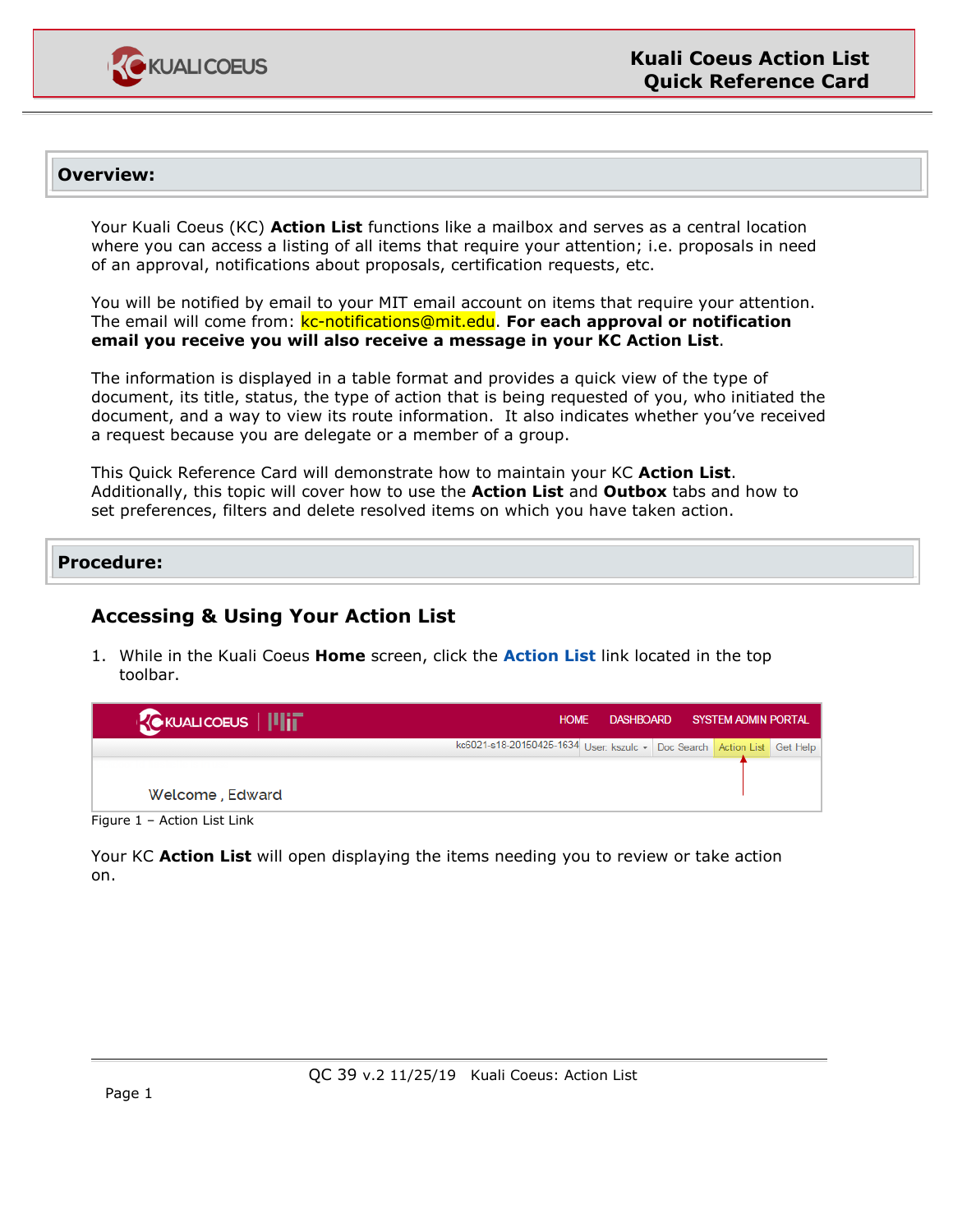| <b>KOKUALICOEUS              </b> |                   |                                                                                                                      |                        | <b>HOME</b>                       |                  | <b>DASHBOARD</b>                               |                         | <b>SYSTEM ADMIN PORTAL</b> |                |
|-----------------------------------|-------------------|----------------------------------------------------------------------------------------------------------------------|------------------------|-----------------------------------|------------------|------------------------------------------------|-------------------------|----------------------------|----------------|
|                                   |                   |                                                                                                                      |                        | kc6021-s18-20150425-1634          |                  | User: kszulc - Doc Search Action List Get Help |                         |                            |                |
| Action List ←                     |                   |                                                                                                                      |                        |                                   |                  |                                                | preferences             |                            | refresh filter |
|                                   |                   |                                                                                                                      |                        |                                   |                  |                                                |                         | NONE <b>v</b>              | apply default  |
| <b>Action List   Outbox</b>       |                   |                                                                                                                      |                        |                                   |                  |                                                |                         |                            |                |
|                                   |                   | 260 items retrieved, displaying 1 to 10. [First/Prev] 1, 2, 3, 4, 5, 6, 7, 8 [Next/Last]                             |                        |                                   |                  |                                                |                         |                            |                |
|                                   | Id<br><b>Type</b> | Title                                                                                                                | Route<br><b>Status</b> | <b>Action</b><br><b>Requested</b> | <b>Delegator</b> | <b>Date</b><br>Created                         | Group<br><b>Request</b> | <b>Actions</b> Log         |                |
| $\blacktriangleright$ show        | KC<br>1111848     | Regarding your involvement in Development Proposal Theobromine and its effect of<br>Notification Dopamine production | <b>FINAL</b>           | <b>FYI</b>                        |                  | 05:43 PM<br>01/19/2015                         |                         | <b>NONE</b>                |                |
| $\blacktriangleright$ show        | $11111849$ KC     | Regarding your involvement in Development Proposal Theobromine and its effect of<br>Notification Dopamine production | FINAL                  | FYI                               |                  | 05:44 PM<br>01/19/2015                         |                         | <b>NONE V</b>              |                |

Figure 2 – Action List

The KC **Action List** has two tabs:

- **Action List** displays the items needing action, such as Proposal awaiting your approval, certification requests, etc.
- **Outbox** displays those items on which you have already taken action.

**Note**: The **Action List** will open with **Action List** tab as the default display.

#### **There are three types of entries that may appear in your Action List:**

- **Notification** entries have a Type of KC Notification and an Action Request of FYI. The Title of the Notification will provide a brief summary of what the Notification is about (e.g. Regarding your involvement in …, Proposal is submitted, All Proposal Persons Certification Completed) and in the Id Column the Document Number will display. Notifications remain in your **Action List** tab until you take Action on it in the **Actions** column drop-down and clicking the **take actions** button.
- **Approval** requests will have an Action Request of Approve. The Title of the Approval request will include the beginnings of the **Proposal Title, Proposal Number, PI's Name, Sponsor Name, and the Due Date to the Sponsor**. Approval requests will move automatically from the **Action List** tab to the **Outbox** tab when you approve or return for corrections the proposal.
- **Complete** entries will have a subject similar to the Approval Requests. These entries appear for items which you started but not finalized yet in the system. For example, you started a proposal but it has not been submitted to review yet. These entries will be removed from the **Action List** tab when the record is finalized (e.g. submitted for review).
- 2. To sort your **Action List** click on the header of the column you wish to sort by. For example, you can sort by **Deadline Created.**

|                            | <b>Action List   Outbox</b> |             | 258 items retrieved, displaying 1 to 10. [First/Prev] 1, 2, 3, 4, 5, 6, 7, 8 [Next/Last]                             |       |                                          |                  |                        |                  |                |      |
|----------------------------|-----------------------------|-------------|----------------------------------------------------------------------------------------------------------------------|-------|------------------------------------------|------------------|------------------------|------------------|----------------|------|
|                            | Id                          | <b>Type</b> | <b>Title</b>                                                                                                         | Route | <b>Action</b><br><b>Status Requested</b> | <b>Delegator</b> | Date<br>Created        | Group<br>Request | <b>Actions</b> | Loal |
| > show                     | $11111849$ KC               |             | Regarding your involvement in Development Proposal<br>Notification Theobromine and its effect of Dopamine production | FINAL | FYI                                      |                  | 05:44 PM<br>01/19/2015 |                  | INONE ▼        |      |
| $\blacktriangleright$ show | $1111851$ KC                |             | Regarding your involvement in Development Proposal<br>Notification Theobromine and its effect of Dopamine production | FINAL | FYI                                      |                  | 05:45 PM<br>01/19/2015 |                  | <b>NONE ▼</b>  |      |
| $\blacktriangleright$ show | $1111850$ KC                |             | Regarding your involvement in Development Proposal<br>Notification Theobromine and its effect of Dopamine production | FINAL | <b>FYI</b>                               |                  | 05:45 PM<br>01/19/2015 |                  | I NONE         |      |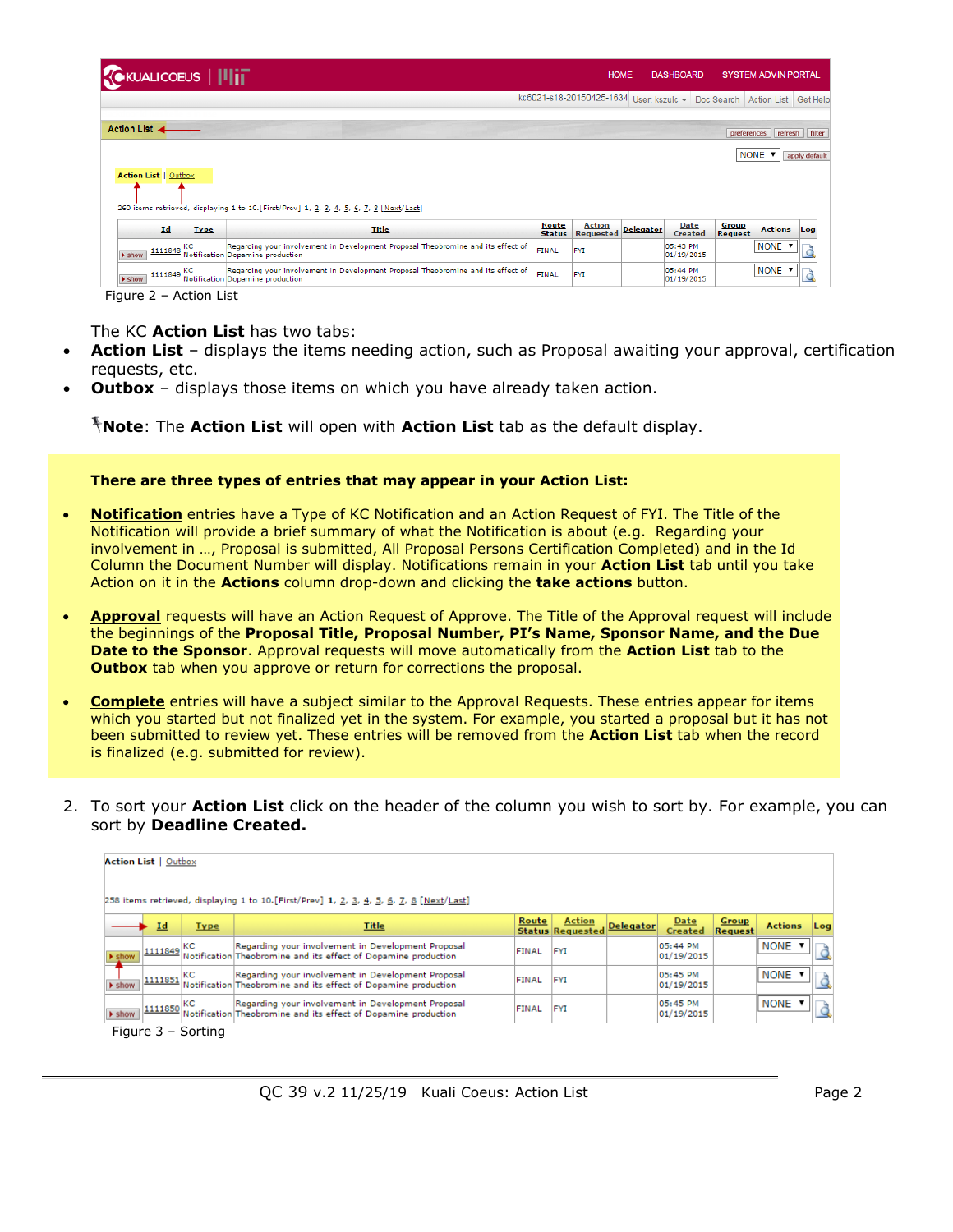3. You can click the **show** button available next to Notifications and Approval requests, to display additional information about the request (e.g. certification requests, proposal summary information, etc.).

|        | Id                                                                                                                                                                                                                                                                                                                                                                                                                                                                                                                          | <b>Type</b>                                               | Title                                                                                                                                                                                                                                                                                   | Route | <b>Action</b><br><b>Status Requested</b> | <b>Delegator</b> | Date<br><b>Created</b> | Group<br>Request | <b>Actions</b> | Log |
|--------|-----------------------------------------------------------------------------------------------------------------------------------------------------------------------------------------------------------------------------------------------------------------------------------------------------------------------------------------------------------------------------------------------------------------------------------------------------------------------------------------------------------------------------|-----------------------------------------------------------|-----------------------------------------------------------------------------------------------------------------------------------------------------------------------------------------------------------------------------------------------------------------------------------------|-------|------------------------------------------|------------------|------------------------|------------------|----------------|-----|
| w hide | 1111849                                                                                                                                                                                                                                                                                                                                                                                                                                                                                                                     | lkc                                                       | Regarding your involvement in Development Proposal<br>Notification Theobromine and its effect of Dopamine production                                                                                                                                                                    | FINAL | <b>FYI</b>                               |                  | 05:44 PM<br>01/19/2015 |                  | NONE <b>v</b>  |     |
|        | Id: 4910<br>From: admin<br><b>Recipients: haskelle</b><br><b>Channel:</b> KC Notification Channel<br><b>Producer: Notification System</b><br><b>Type: FYI</b><br>Priority: Normal<br>Send Date: 2015-01-19T17:44:53.000-05:00<br><b>Removal Date: none</b><br>Title: Regarding your involvement in Development Proposal Theobromine and its effect of Dopamine production<br>Content:<br>Please review the proposal by clicking on the following link Click Here. Please answer the certification questions if you agree to |                                                           |                                                                                                                                                                                                                                                                                         |       |                                          |                  |                        |                  |                |     |
|        |                                                                                                                                                                                                                                                                                                                                                                                                                                                                                                                             | Proposal Number: 24807<br><b>Dealine Date: 05/01/2015</b> | participate in this project. Proposal Details as follows:<br>Document Number: 1111826<br>Proposal Title: Theobromine and its effect of Dopamine production<br>Principal Investigator: Haskell Edward<br>Lead Unit: 150001 - Center for Coeus Training<br>Sponsor: 007700 - V Foundation |       |                                          |                  |                        |                  |                |     |

Figure 4 – Notification Details

| whide                                     | Proposal<br>1112032 Development<br>Document |  | Inull                               | Studying the Effect; Proposal No: 24838; PI: Haskell, Edward;<br>Sponsor: Camden Coalition of Healthcare Providers; Due Date: ENROUTE |  | APPROVE | $11:38$ AM<br>02/19/2015 | <u>à</u> |
|-------------------------------------------|---------------------------------------------|--|-------------------------------------|---------------------------------------------------------------------------------------------------------------------------------------|--|---------|--------------------------|----------|
| Proposal Summary<br><b>Budget Summary</b> |                                             |  |                                     |                                                                                                                                       |  |         |                          |          |
|                                           | <b>Proposal Summary</b>                     |  |                                     |                                                                                                                                       |  |         |                          |          |
| Title                                     |                                             |  |                                     | Studying the Effects of Environmental Hazardous Materials on Urban Populations                                                        |  |         |                          |          |
|                                           | <b>Principal Investigator</b>               |  | Haskell, Edward                     |                                                                                                                                       |  |         |                          |          |
|                                           | <b>Lead Unit</b>                            |  |                                     | 165000 - Center for Environmental Health Sciences                                                                                     |  |         |                          |          |
|                                           | <b>Activity Type</b>                        |  | Organized Research                  |                                                                                                                                       |  |         |                          |          |
|                                           | <b>Proposal Number</b>                      |  | 24838                               |                                                                                                                                       |  |         |                          |          |
|                                           |                                             |  |                                     | Open Proposal                                                                                                                         |  |         |                          |          |
|                                           |                                             |  | Figure 5 - Annroval Request Details |                                                                                                                                       |  |         |                          |          |

Figure 5 – Approval Request Details

**Note:** Clicking on the **Id number link** for notifications will display the details in a separate browser window. Clicking on the **Id number link** for approval requests will open the proposal and automatically bring you to the **Summary/Submit** screen.

4. To take an action on a Notification from the **Action List** (and to move it to the Outbox), in the **Actions** column for the item, select the appropriate action from the drop-down (e.g. FYI) and then click the **take actions** button at the bottom of the screen.

|                            | Id                       | <b>Type</b> | Title                                                                                                                             | Route | <b>Action</b><br><b>Status Requested</b> | <b>Delegator</b> | Date<br>Created        | Group<br>Request | <b>Actions</b>                     | Log |
|----------------------------|--------------------------|-------------|-----------------------------------------------------------------------------------------------------------------------------------|-------|------------------------------------------|------------------|------------------------|------------------|------------------------------------|-----|
| > show                     | $\neg$ 11111849 KC       |             | Regarding your involvement in<br>Development Proposal Theobromine and FINAL FYI<br>Notification its effect of Dopamine production |       |                                          |                  | 05:44 PM<br>01/19/2015 |                  | <b>NONE</b><br><b>NONE</b>         |     |
| $\blacktriangleright$ show | $-11111851$ KC           |             | Regarding your involvement in<br>Development Proposal Theobromine and FINAL FYI<br>Notification its effect of Dopamine production |       |                                          |                  | 05:45 PM<br>01/19/2015 |                  | FYI<br><b><i>THE SPEED FOR</i></b> |     |
|                            | take actions             |             |                                                                                                                                   |       |                                          |                  |                        |                  |                                    |     |
|                            | Figure 6 - Taking Action |             |                                                                                                                                   |       |                                          |                  |                        |                  |                                    |     |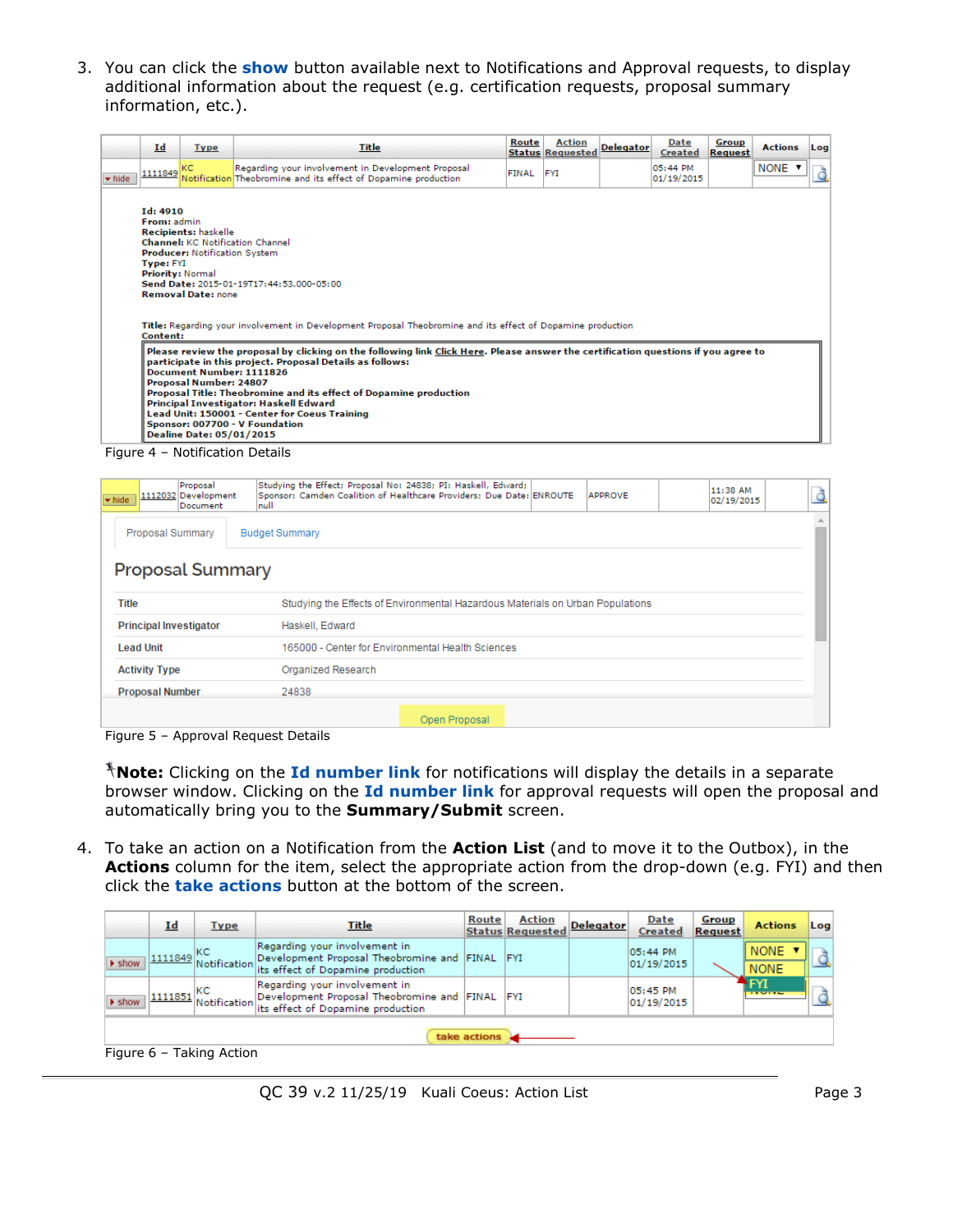**Note:** If you have multiple Notifications that you want to take an action on all at once, you can select the Action from the drop-down located at the top of the screen and then click the **apply default** button. The available actions for each item displayed will change to the action selected. The click the **take actions** button at the bottom of the screen.

|                             |                         |              |                                                                                                            |                  |                                          |                  |                        | <b>FYI</b>       |                | apply default |
|-----------------------------|-------------------------|--------------|------------------------------------------------------------------------------------------------------------|------------------|------------------------------------------|------------------|------------------------|------------------|----------------|---------------|
| <b>Action List   Outbox</b> |                         |              | 258 items retrieved, displaying 1 to 10. [First/Prev] 1, 2, 3, 4, 5, 6, 7, 8 [Next/Last]                   |                  |                                          |                  |                        |                  |                |               |
|                             | Id                      | <b>Type</b>  | Title                                                                                                      | Route            | <b>Action</b><br><b>Status Requested</b> | <b>Delegator</b> | Date<br><b>Created</b> | Group<br>Request | <b>Actions</b> | Log           |
| $\blacktriangleright$ show  | $\frac{11111849}{1}$ KC | Notification | Regarding your involvement in Development<br>Proposal Theobromine and its effect of<br>Dopamine production | <b>FINAL FYI</b> |                                          |                  | 05:44 PM<br>01/19/2015 |                  | <b>FYI</b>     |               |
| $\blacktriangleright$ show  | $\frac{11111851}{1}$ KC | Notification | Regarding your involvement in Development<br>Proposal Theobromine and its effect of<br>Dopamine production | FINAL FYI        |                                          |                  | 05:45 PM<br>01/19/2015 |                  | <b>FYI</b>     |               |

Figure 7 – Taking Action on Multiple Items at Once

5. As you take action on an item (such as approving a proposal) in your **Action List**, it will move to the **Outbox** tab automatically. Click the **Outbox** tab to view those items.

|    | Action List   Outbox                        | 44 items retrieved, displaying 1 to 10. [First/Prev] 1, 2, 3, 4, 5 [Next/Last]                          |       |                                          |                  |                        | delete selected items        |              |  |
|----|---------------------------------------------|---------------------------------------------------------------------------------------------------------|-------|------------------------------------------|------------------|------------------------|------------------------------|--------------|--|
| Id | <b>Type</b>                                 | Title                                                                                                   | Route | <b>Action</b><br><b>Status Requested</b> | <b>Delegator</b> | Date<br>Created        | Group<br><b>Request</b> Item | , Delete Log |  |
|    | Proposal<br>1112121 Development<br>Document | Important Research ; Proposal No: 24853; PI: Haskell, Edward;<br>Sponsor: Software 2000; Due Date: null | FINAL | <b>APPROVE</b>                           |                  | 10:23 AM<br>03/05/2015 |                              |              |  |
|    | Proposal<br>1112390 Development<br>Document | Theobromine and its; Proposal No: 24883; PI: Haskell, Edward;<br>Sponsor: NIH: Due Date: 06/05/2015     | FINAL | <b>APPROVE</b>                           |                  | 07:56 PM<br>03/17/2015 |                              |              |  |

Figure 8 - Outbox

**Note:** The list items in your **Outbox** will continue to increase as you take action on items.

6. You can remove items in the **Outbox** by selecting the **Delete Item** checkbox for each item you want to delete and then clicking the **delete selected items** button.

| delete selected items<br><b>Action List   Outbox</b> |                                             |                                                                                                         |                        |                            |                  |                        |                              |              |  |
|------------------------------------------------------|---------------------------------------------|---------------------------------------------------------------------------------------------------------|------------------------|----------------------------|------------------|------------------------|------------------------------|--------------|--|
|                                                      |                                             | 44 items retrieved, displaying 1 to 10. [First/Prev] 1, 2, 3, 4, 5 [Next/Last]                          |                        |                            |                  |                        |                              |              |  |
| $Id$                                                 | <b>Type</b>                                 | <u>Title</u>                                                                                            | Route<br><b>Status</b> | <b>Action</b><br>Requested | <b>Delegator</b> | Date<br>Created        | Group<br><b>Request Item</b> | J Delete Log |  |
|                                                      | Proposal<br>1112121 Development<br>Document | Important Research ; Proposal No: 24853; PI: Haskell, Edward;<br>Sponsor: Software 2000: Due Date: null | FINAL                  | <b>APPROVE</b>             |                  | 10:23 AM<br>03/05/2015 |                              |              |  |
|                                                      | Proposal<br>1112390 Development<br>Document | Theobromine and its; Proposal No: 24883; PI: Haskell, Edward;<br>Sponsor: NIH: Due Date: 06/05/2015     | FINAL                  | <b>APPROVE</b>             |                  | 07:56 PM<br>03/17/2015 |                              | ⊽            |  |

Figure 9 – Deleting Items in the Outbox

**Note:** You cannot delete items from the **Action List** tab that still require an action.

7. To update your KC **Action List** with the most current items that require your attention, click the **refresh** button located at the top of the Action List screen.

| <b>Action List</b>         | filter<br>refresh | help desk action list login |
|----------------------------|-------------------|-----------------------------|
| Figure 10 - Refresh Button |                   |                             |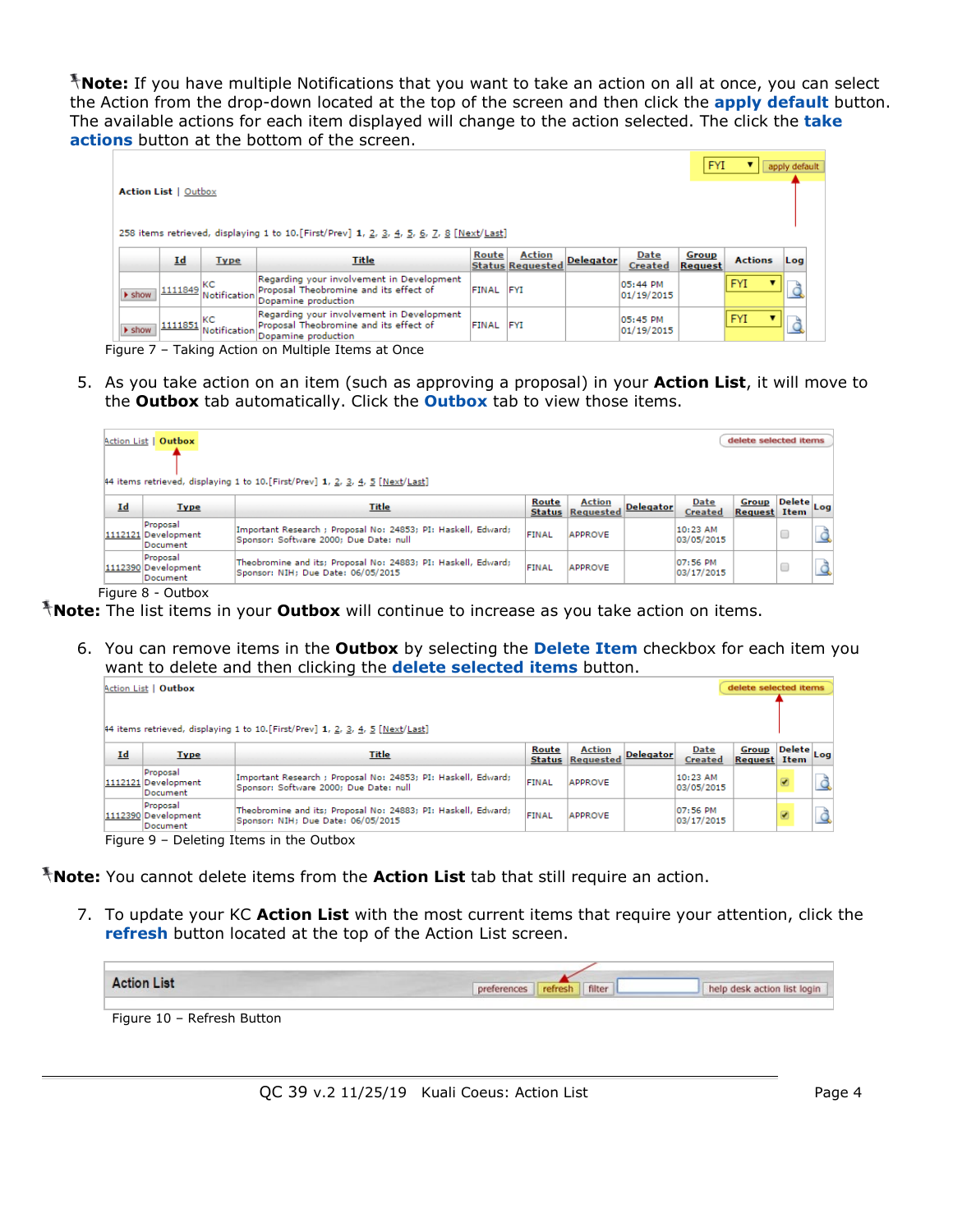# **Setting Your Action List Preferences**

The **Action List Preferences** (Workflow Preferences) section allows you to customize the appearance and functionality of your **Action List**. This includes the ability to adjust automatic refresh rate, page size, email notifications, and delegate filters; to specify which fields are displayed; and to specify the colors associated with documents in each route status.

The **Workflow Preferences** screen has four sections that group related preference options: General, Fields Displayed In Action List, Document Route Status Colors for Action List Entries, and Email Notification Preferences.

# **General**

The **General** section allows you to:

- Choose how frequently the page refreshes.
- Select how many Action Requests appear per page.
- Limit the list of documents to display in the Action List by setting filters for Delegators

| <b>Workflow</b><br><b>Preferences</b> |                                                                   |
|---------------------------------------|-------------------------------------------------------------------|
| <b>General</b>                        |                                                                   |
| <b>Automatic Refresh Rate: 15</b>     | in whole minutes - 0 is no automatic refresh.                     |
| Action List Page Size 10              |                                                                   |
|                                       | Delegator Filter Secondary Delegators on Action List Page ▼       |
|                                       | Primary Delegate Filter   Primary Delegates on Action List Page ▼ |

Figure 11 – General Section

- 1. To modify the **General** section criteria change the information defaulted in the fields accordingly, following the guidelines provided in the table below:
- 2.

| <b>Field</b>                                        | <b>Description</b>                                                                                                                                                                                                                                                                                                 |
|-----------------------------------------------------|--------------------------------------------------------------------------------------------------------------------------------------------------------------------------------------------------------------------------------------------------------------------------------------------------------------------|
| <b>Automatic</b><br><b>Refresh Rate</b>             | Enter a number in whole minutes to indicate how often your <b>Action List</b><br>should automatically update.<br>As stated on the screen, a setting of '0' does not allow for an automatic<br>refresh to occur and you will need to manually refresh your Action List by<br>clicking the available refresh button. |
| <b>Action List</b><br><b>Page Size</b>              | Enter a number of rows to display per page in the <b>Action List</b> .                                                                                                                                                                                                                                             |
| <b>Delegator</b><br><b>Filter</b>                   | Select one of the following options from the list as desired: Secondary<br>Delegators on Action List Page, or Secondary Delegators only on Filter<br>Page.                                                                                                                                                         |
| <b>Primary</b><br><b>Delegator</b><br><b>Filter</b> | Select one of the following options from the list as desired: Primary<br>Delegators on Action List Page, or Primary Delegators only on Filter<br>Page.                                                                                                                                                             |

# **Fields Displayed In Action List**

This section allows you to enable or disable individual columns that are displayed on the **Action List** screen.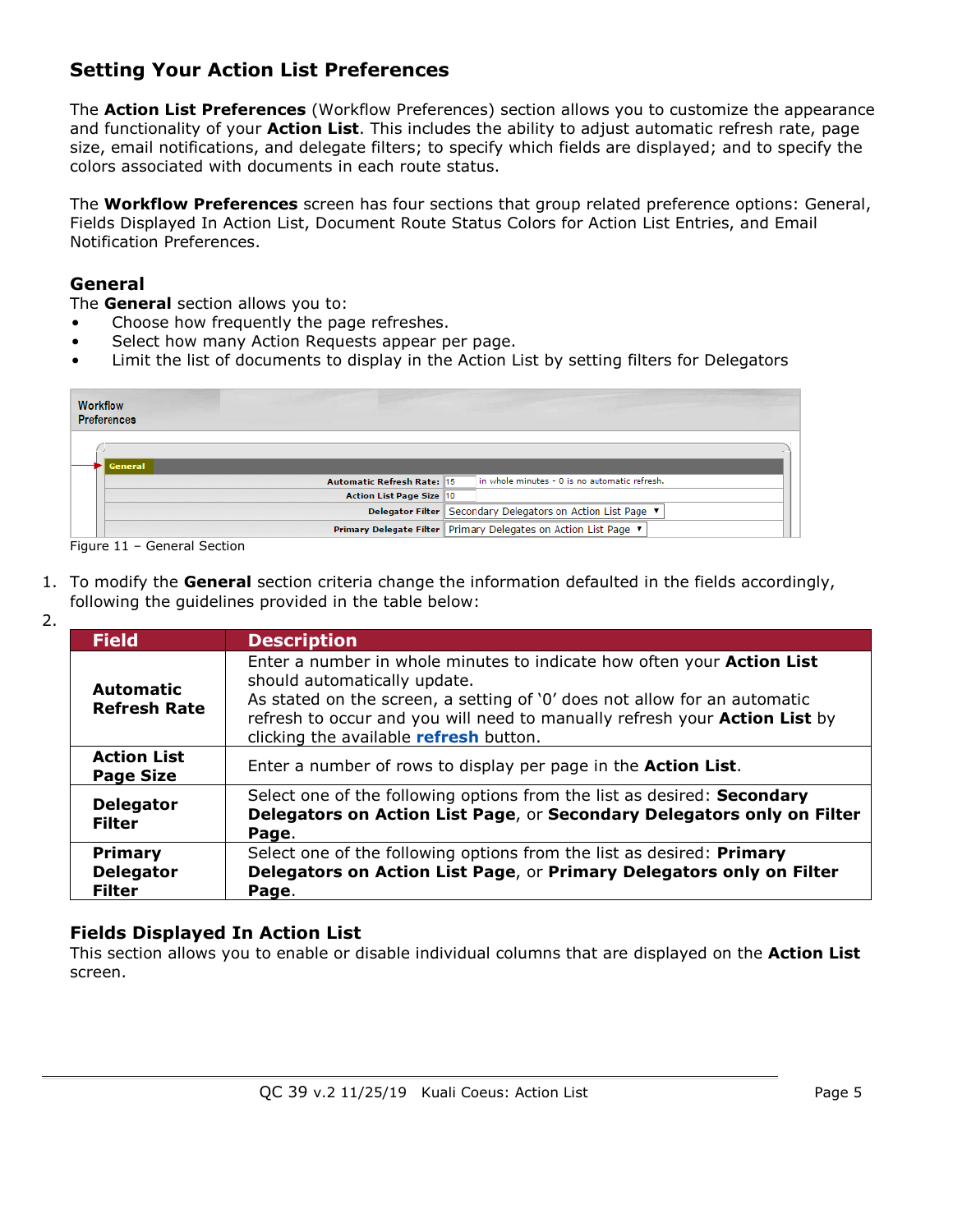3. As desired, select the fields you want displayed and deselect the ones you do not want displayed in your **Action List**.

| <b>Fields Displayed In Action List</b> |  |
|----------------------------------------|--|
| Document Type                          |  |
| Title 0                                |  |
| ActionRequested                        |  |
| Initiator                              |  |
| Delegator /                            |  |
| Date Created                           |  |
| Date Approved                          |  |
| Current Route Node(s)                  |  |
| WorkGroup Request                      |  |
| Document Route Status                  |  |
| Clear FYI <sup>J</sup>                 |  |
| Use Outbox                             |  |

Figure 12 – Fields Displayed in Action List Section

**Note:** If you deselect the '**Use Outbox**' checkbox, you will not see the **Outbox** tab.

### **Document Route Status Colors for Action List Entries**

This section allows you to apply colors to Action Requests based on the Route Status.

4. As desired, click one of the color options for each document route status. The row containing the document of the status is displayed in the color of your choice in the **Action List**.

| Document Route Status Colors for Actionlist Entries |            |  |   |         |            |         |         |
|-----------------------------------------------------|------------|--|---|---------|------------|---------|---------|
| <b>Saved</b>                                        |            |  |   | $\circ$ | ∩          |         | $\circ$ |
| <b>Initiated</b>                                    | $\circ$    |  |   | ۵       |            |         | $\circ$ |
| <b>Disapproved</b>                                  | $\sqrt{2}$ |  |   | 6       |            |         | $\circ$ |
| Enroute                                             | $\odot$    |  | € | 6       | ⋒          | $\circ$ | $\circ$ |
| Approved                                            | $\sqrt{2}$ |  |   | ۵       |            |         | $\circ$ |
| Final                                               | $\circ$    |  |   | @.      |            |         | $\circ$ |
| Processed                                           | $\circ$    |  |   | 6       | $\cap$     |         | $\circ$ |
| <b>Exception</b>                                    | $\sim$     |  |   | 6       |            |         | $\circ$ |
| Canceled                                            | $\circ$    |  |   | 逾       | $\bigcirc$ | ∩       | $\circ$ |

Figure 13 – Document Route Status Colors for Action List Entrees

**Note:** The default color selection is white for all route statuses.

### **Email Notification Preferences**

This section allows you to select the frequency of (or disable) e-mail notification regarding new requests.

| <b>Email Notification Preferences</b> |                                                                                                              |
|---------------------------------------|--------------------------------------------------------------------------------------------------------------|
| Receive Primary Delegate Emails       |                                                                                                              |
| Receive Secondary Delegate Emails     |                                                                                                              |
| <b>Default Email Notification</b>     | Immediate v                                                                                                  |
| <b>Document Type Notifications</b>    | <b>Notification Preference</b><br><b>Document Type</b><br><b>Actions</b><br>$\mathbf{e}$<br>None<br>add<br>▼ |
| <b>Send Email Notifications For</b>   | Complete<br>Approve<br>Acknowledge<br><b>ØFYI</b>                                                            |

Figure 14 – Email Notification References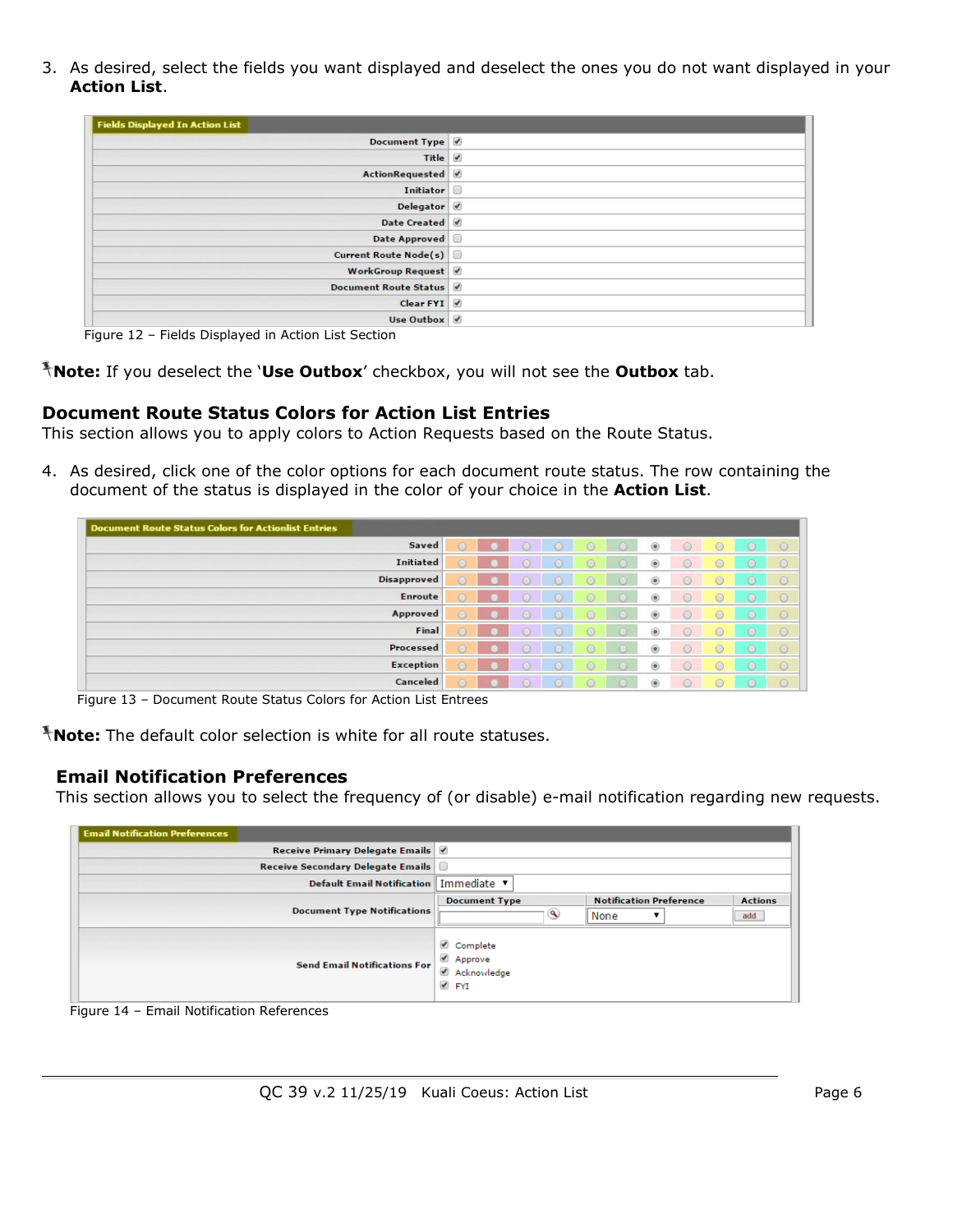5. To modify the **Email Notification Preferences** section, change the information defaulted in the fields accordingly, following the guidelines provided in the table below:

| <b>Field</b>                                                           | <b>Description</b>                                                                                                                      |
|------------------------------------------------------------------------|-----------------------------------------------------------------------------------------------------------------------------------------|
|                                                                        |                                                                                                                                         |
| <b>Receive</b><br><b>Primary</b><br><b>Delegate</b><br><b>Emails</b>   | When selected, you will receive notifications for those items you are listed as a<br>primary delegate (e.g. on Proposal).               |
| <b>Receive</b><br><b>Secondary</b><br><b>Delegate</b><br><b>Emails</b> | When selected, you will receive notifications for those items you are listed as a<br>secondary delegate (e.g. on Proposal).             |
| <b>Default Email</b><br><b>Notification</b>                            | Select one of the following e-mail frequencies from the list as desired: None,<br>Daily, Weekly, or Immediate.                          |
| <b>Document Type</b><br><b>Notification</b>                            | Select the specific Document Types for which you want to receive notifications<br>for along with the Notification Preference frequency. |
| <b>Send Email</b><br><b>Notifications</b><br>for                       | Select the request types for which you want to receive notifications by checking<br>the applicable checkboxes.                          |

6. Once you finished setting your preferences, click the **save** button at the bottom of the page.

**Note:** Clicking the **reset** button will return the sections to the default preferences and clicking the **cancel** button will cancel changes made to the screen.

Your **Action List** should update accordingly.

|                            | <b>Action List   Outbox</b> |                         |                                                                                          |           |                                          |                         |                            |                        |                  |                |     |
|----------------------------|-----------------------------|-------------------------|------------------------------------------------------------------------------------------|-----------|------------------------------------------|-------------------------|----------------------------|------------------------|------------------|----------------|-----|
|                            |                             |                         | 234 items retrieved, displaying 1 to 10. [First/Prev] 1, 2, 3, 4, 5, 6, 7, 8 [Next/Last] |           |                                          |                         |                            |                        |                  |                |     |
|                            | Id                          | <b>Type</b>             | <b>Title</b>                                                                             | Route     | <b>Action</b><br><b>Status Requested</b> |                         | <b>Initiator Delegator</b> | Date<br><b>Created</b> | Group<br>Request | <b>Actions</b> | Log |
| $\blacktriangleright$ show |                             | 1113591 KC Notification | 150001 - Proposal 25353 is submitted                                                     | FINAL FYI |                                          | System,<br>Notification |                            | 02:19 PM<br>04/29/2015 |                  | NONE <b>v</b>  |     |
| $\blacktriangleright$ show |                             | 1113589 KC Notification | 150001 - Notification                                                                    | FINAL FYI |                                          | System,<br>Notification |                            | 02:11 PM<br>04/29/2015 |                  | <b>NONE</b>    |     |
|                            | $1113535$ KC                | <b>TimeAndMoney</b>     | KC TimeAndMoney - timeandmoney document                                                  |           | SAVED COMPLETE                           | Szulc,<br>Katarzyna     |                            | 10:02 AM<br>04/28/2015 |                  |                |     |

Figure 15 – Updated Action List

# **Creating & Using Action List Filter**

Setting a filter allows you to display a subset of the **Action List** based on the filter criteria entered.

1. To create an **Action List Filter**, click the **filter** button located at the top of the **Action List** screen.

| <b>Action List</b> | refresh<br>filter<br>Df | help desk action list login |
|--------------------|-------------------------|-----------------------------|
|                    |                         |                             |

Figure 16 – Filter Button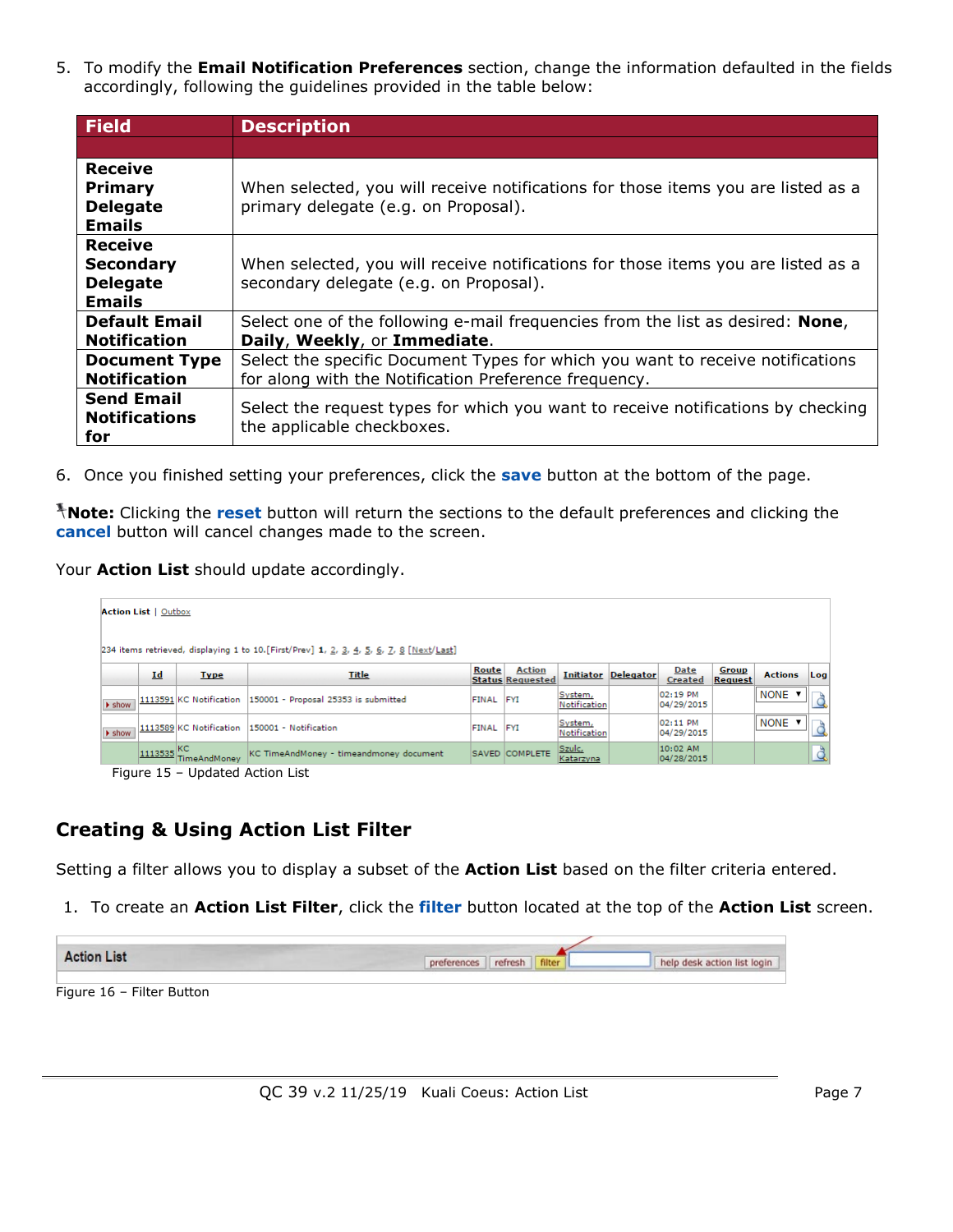The **Action List Filter** window will display.

| <b>Action List</b><br>Filter       |                                                 |  |  |  |
|------------------------------------|-------------------------------------------------|--|--|--|
|                                    |                                                 |  |  |  |
| <b>Parameters</b>                  |                                                 |  |  |  |
| <b>Document Title</b>              | Exclude? $\Box$                                 |  |  |  |
| <b>Document Route Status</b>       | All<br>Exclude?                                 |  |  |  |
| <b>Action Requested</b>            | All<br>Exclude?                                 |  |  |  |
| <b>Action Requested Group</b>      | No Filtering ▼<br>Exclude?                      |  |  |  |
| <b>Document Type</b>               | $\bullet$ Exclude?                              |  |  |  |
| <b>Date Created</b>                | To<br>from:<br>Exclude?<br>To.<br>to:           |  |  |  |
| <b>Date Last Assigned</b>          | 70<br>from:<br>Exclude? $\square$<br>To.<br>to: |  |  |  |
|                                    |                                                 |  |  |  |
| filter<br>clear<br>reset<br>cancel |                                                 |  |  |  |

Figure 17 – Action List Filter

2. Specify the filer criteria by completing the desired fields and following the information in the table below:

| <b>Field</b>                               | <b>Description</b>                                                                                                                                                                                                                                                                                                                                                                                                                 |
|--------------------------------------------|------------------------------------------------------------------------------------------------------------------------------------------------------------------------------------------------------------------------------------------------------------------------------------------------------------------------------------------------------------------------------------------------------------------------------------|
| <b>Document Title</b>                      | Enter a partial or full character string that you are looking for in the document<br>Title field in the Action List. For example, when you enter 'Test' in the<br>Document Title field, the Action List displays all documents that contain 'Test'<br>in the Title field located in the Action List. This field is case sensitive.<br>Select the <b>Exclude?</b> checkbox to exclude items with the entered text from the<br>list. |
| <b>Document</b><br><b>Route Status</b>     | Select a route status from the Document Route Status list. The list contains<br>the choices: All, Approved, Disapproved, Enroute, Exception, Processed, and<br>Saved.<br>Select the <b>Exclude?</b> checkbox to exclude documents with the selected status<br>from the list.                                                                                                                                                       |
| <b>Action</b><br><b>Requested</b>          | Select an <b>action</b> from the <b>Actions Requested</b> list. The list contains:<br>Acknowledge, Approve, Disapprove, and FYI.<br>Select the <b>Exclude?</b> checkbox to exclude documents with the selected action<br>from the list.                                                                                                                                                                                            |
| <b>Action</b><br><b>Requested</b><br>Group | Defaults to No Filtering as the only option.                                                                                                                                                                                                                                                                                                                                                                                       |
| <b>Document Type</b>                       | Select a document type from the <b>Document Type</b> lookup $\mathbf{S}$ .<br>Select the <b>Exclude?</b> checkbox to exclude document type selected from the list.                                                                                                                                                                                                                                                                 |
| <b>Date Created</b>                        | Enter a date range or select dates from the calendar by clicking the<br>Calendar <b>E</b> to limit the items based on the date they were created. The<br>acceptable format is mm/dd/yyyy.<br>Select the <b>Exclude?</b> checkbox to exclude items that were created during this<br>given time range.                                                                                                                               |
| <b>Date Last</b><br><b>Assigned</b>        | Enter a date range or select dates from the calendar by clicking the<br><b>Calendar</b> $\mathbb{H}$ to limit the items based on the date that this action item was<br>generated for you. The acceptable format is mm/dd/yyyy.<br>Select the <b>Exclude?</b> checkbox to exclude items that entered your action list                                                                                                               |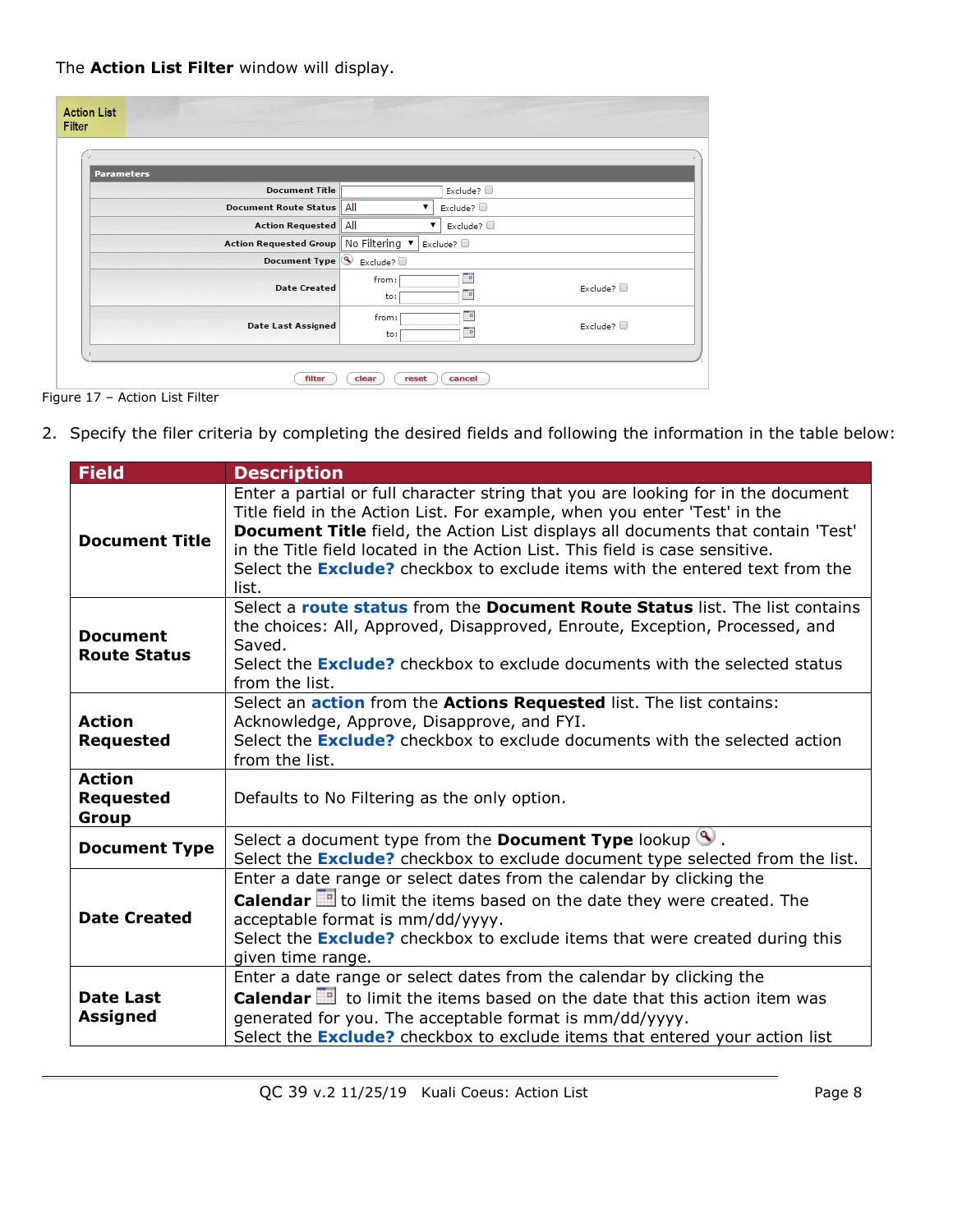| <b>Field</b> | <b>Description</b>            |
|--------------|-------------------------------|
|              | during this given time range. |

3. Click the **filter** button at the bottom of the screen to apply the filter criteria and display the results.

| <b>Parameters</b>                                                         |                                    |                    |          |  |  |
|---------------------------------------------------------------------------|------------------------------------|--------------------|----------|--|--|
| <b>Document Title Theobromine</b>                                         |                                    | Exclude? $\square$ |          |  |  |
| <b>Document Route Status</b>                                              | All                                | Exclude? $\Box$    |          |  |  |
| <b>Action Requested</b>                                                   | <b>FYI</b>                         | Exclude? $\square$ |          |  |  |
| <b>Action Requested Group</b>                                             | No Filtering v                     | Exclude?           |          |  |  |
| Document Type $\left \mathcal{F}\right $ Exclude?                         |                                    |                    |          |  |  |
| <b>Date Created</b>                                                       | from: 04/20/2015<br>to: 04/29/2015 | Te.<br>To          | Exclude? |  |  |
| To.<br>from:<br>Exclude? $\Box$<br><b>Date Last Assigned</b><br>To<br>to: |                                    |                    |          |  |  |
|                                                                           |                                    |                    |          |  |  |
| filter<br>clear<br>reset<br>cancel                                        |                                    |                    |          |  |  |

Figure 18 – Filter Button

A **System Message** will appear in the upper left corner of the Action List displaying the information on how the displayed list was filtered.

| <b>Action List</b>          |         |                                  |                                                                                                           |       |                                          |                  | preferences            | refresh          | filter         | clear filter  |  |
|-----------------------------|---------|----------------------------------|-----------------------------------------------------------------------------------------------------------|-------|------------------------------------------|------------------|------------------------|------------------|----------------|---------------|--|
| <b>Action List</b>   Outbox |         | Action Requested, Document Title |                                                                                                           |       |                                          |                  |                        |                  | NONE Y         | apply default |  |
|                             |         |                                  | 126 items retrieved, displaying 1 to 10. [First/Prev] 1, 2, 3, 4, 5, 6, 7, 8 [Next/Last]                  |       |                                          |                  |                        |                  |                |               |  |
|                             | Id      | <b>Type</b>                      | Title                                                                                                     | Route | <b>Action</b><br><b>Status Requested</b> | <b>Delegator</b> | Date<br>Created        | Group<br>Request | <b>Actions</b> | Log           |  |
| $\blacktriangleright$ show  | 1113241 | KC<br>Notification               | Regarding your involvement in Development<br>Proposal Theobromine and ts effect of<br>Donamine production | FINAL | <b>FYI</b>                               |                  | 02:06 PM<br>04/23/2015 |                  | NONE <b>v</b>  |               |  |

Figure 19 – Filter Message

4. To clear you filter click the **clear filter** button to remove your filter.

| <b>Action List</b>                                                     | filter   clear filter<br>refresh<br>preferences |
|------------------------------------------------------------------------|-------------------------------------------------|
|                                                                        | NONE <b>v</b><br>apply default                  |
| <b>Action List   Outbox</b><br><b>Action Requested, Document Title</b> |                                                 |
| Figure 20 - Clear Filter Button                                        |                                                 |

Figure 20 – Clear Filter Button

**Note:** The **clear filter** button is visible only when you have previously created the filter.

| <b>Getting Help</b> |  |
|---------------------|--|
|                     |  |

For questions or problems using Kuali Coeus Action List Quick Reference Card, email the Support Team at [RA-help@mit.edu.](mailto:RA-help@mit.edu)